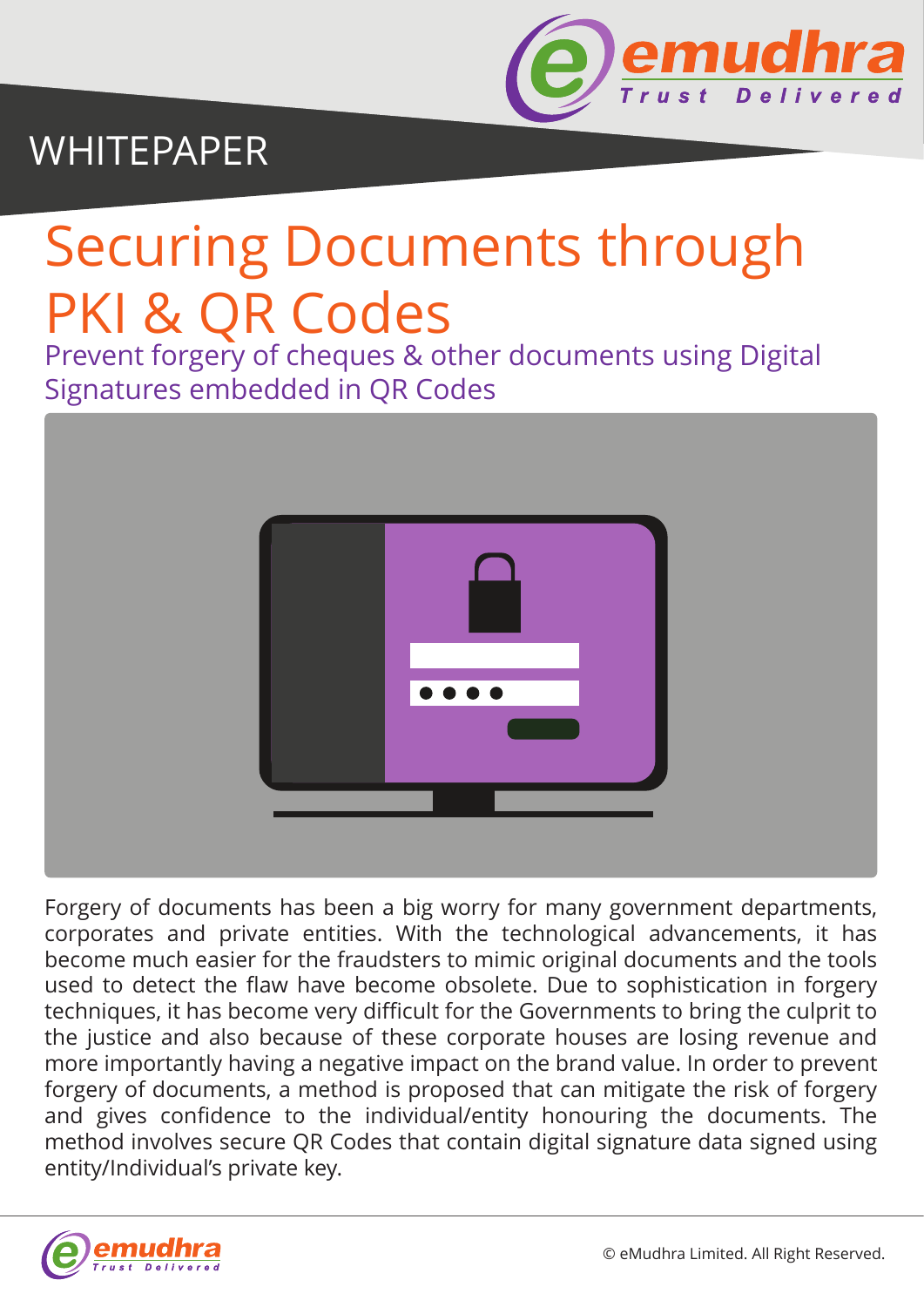#### CHALLENGE

The cases of fraud & forgery of documents has increased many folds with the advance technologies that are available at cheaper costs such as printers, scanners, editing tools etc. Due to this, it has become very difficult to as certain integrity of the document.

The documents that fall prey to forgery includes (not limited to):

- Appointment letters, Experience letters, Relieving letters, Offer letters etc.
- Certificates like Graduation Certificate, Mark List etc. issued by Universities
- <sup>⊕</sup> Invoices
- Negotiable Instruments like Cheques
- **Stamp Papers**
- **<sup>●</sup> Policy Documents**
- **A** Purchase Orders

The manual verification of these documents is a tedious & time consuming task as it involves multiple people & organizations to be contacted. Hence it is necessary for individuals/entities to adopt a technology that can ensure security & integrity of information & also provide authenticity to the documents issued. The technology also should make it easier for the entity/individual to verify the integrity of the document real time. In this ecosystem, there are three main entities or individuals involved.

They are:

- Document issuing authority. This can be an Individual, an Entity or a Government Department.
- Document holder. Document to whom it is issued.
- Document Verification carried out by an Individual, an Entity or a Government Department.

The technology that needs to be adopted should support environments like physical paper as well as electronic. The proposed product enables to combat this menace by embedding secure QR codes containing digital signature of the individual/entity issuing the document and it enables verification of the document without depending on the document issuing authority just by scanning the QR code using QR code reader apps available in various app stores.

Digital signatures are widely used at all levels like network level, database level, application level as well as for user authentication to key sensitive applications.

#### FACT

*"It is estimated that the likely annual cost to the global economy from cybercrime is more than \$400 billion"*

- Mcafee Report 2014

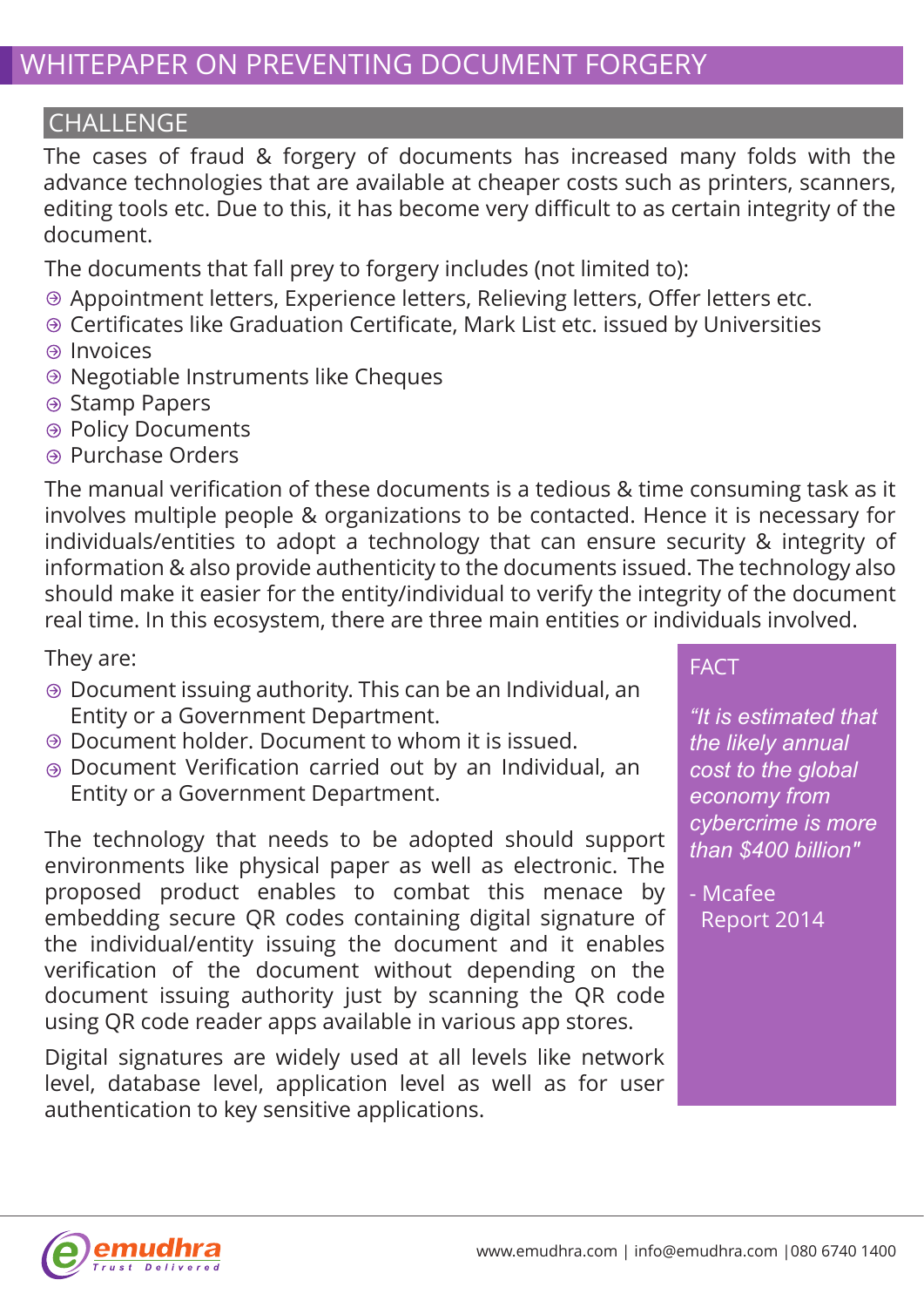## WHITEPAPER ON PREVENTING DOCUMENT FORGERY

Digital signatures are globally accepted and are purely based on publicly available standards and algorithms. These signatures link the data to the identity of the signatory, ensuring that manipulations would be detected and forgery is prevented while providing authenticity and integrity of the information it also provide non-repudiation.

In order to print digital signature on paper documents, the documents need to be machine readable to start for which QR Code is used. The data and digital signature can be encoded in a QR Code and the same can be embedded on the document and any person who wants to verify authenticity of the document can scan the QR Code by using QR Code reader app installed on the smart phone. The advantage of this proposed product is that the documents will not rely on the manual verification which is a tedious and cumbersome task. This product is so effective that the document whether it is in paper form or digital form both can be verified real time using a normal QR code reader application.

#### **SOLUTION**

Following steps followed for preparation of document with Secure QR Code with digital signature.

- Dynamic or key information from the data on the document is converted to a message.
- ⊕ The message is then hashed using SHA256 hashing algorithm
- $\Theta$  The hashed message is then signed using the individual/organization level digital signature certificate available on the server in secured form like on HSM i.e. FIPS 140-2- level 3/4. The private key of the individual/organization available on the HSM is used to encrypt the HSM thus computed and the output of the process would be a digital signature.
- The message along with digital signature is constructed in PKCS#7 format along with URL of data validation server hosted and the same is fed to QR Code generator. The system also makes an entry of message and digital signature in the database of the entity/organization.
- The QR Code generator produces a QR Code which stores the message and the digital signature in the form of PKCS#7
- ⊕ The OR Code is then embedded on the document either at the bottom of the document or at the top of the document.

#### **FACT**

*"Paper checks are the most targeted payment method in the Banking Industry. It accounts for 77% payments fraud surpassing wires and credit/ debit cards which account for 27% & 34% respectively."*

- 2015 AFP Payments Fraud & Control Survey

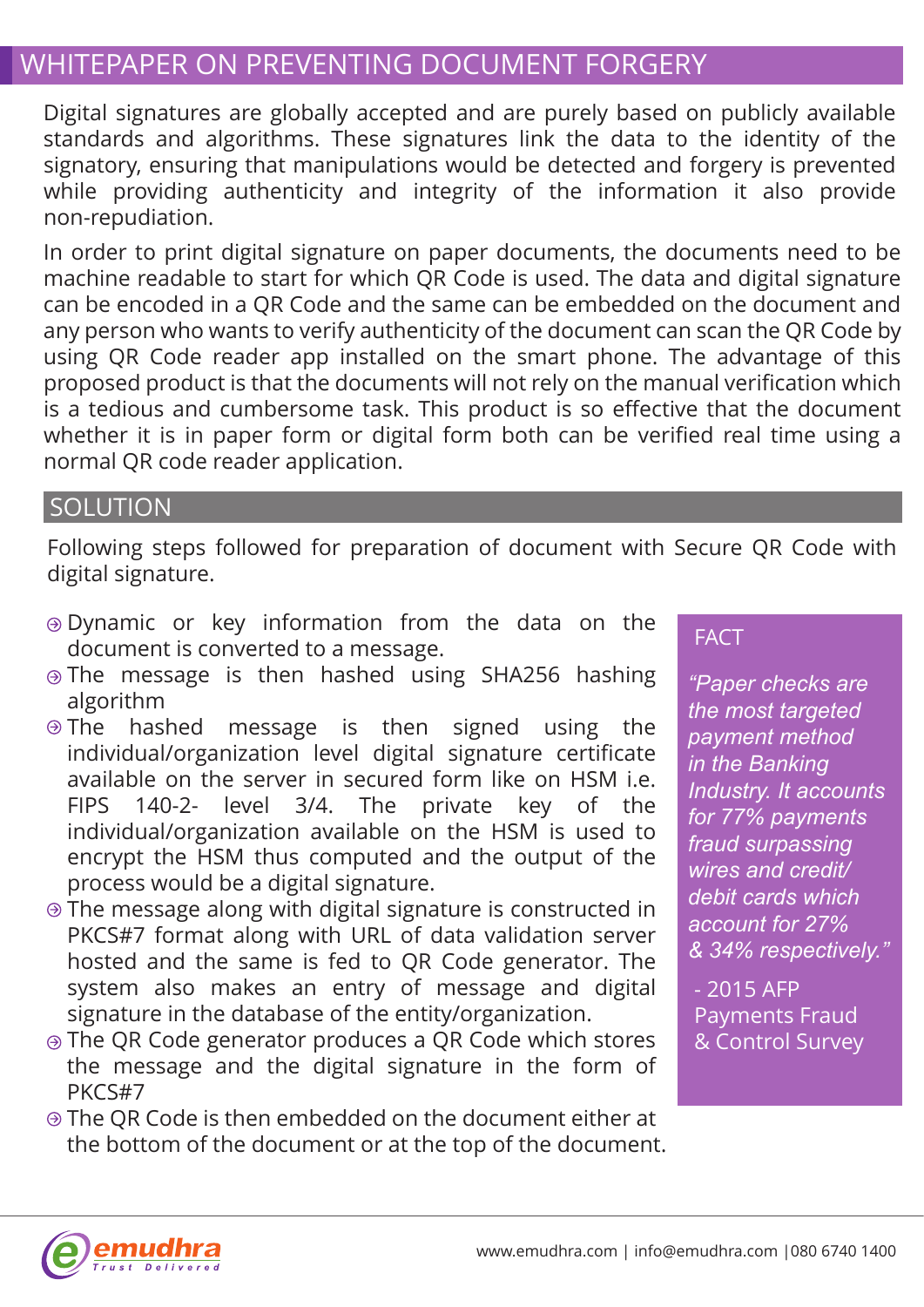# WHITEPAPER ON PREVENTING DOCUMENT FORGERY



Following steps followed for authentication of document:

- The individual/organization user who wants to validate the authenticity of the document needs to open QR Code reader app available on the mobile. Many freely downloadable QR code readers are available app stores of various mobile operating systems like Android, IOS, Windows etc.
- Once the user scans the QR Code using the QR Code reader then the user is redirected to the URL mentioned in the QR Code along with the encoded PKCS#7 data.
- The server takes the data and uses public key of the organization to decrypt the digital signature and derive hash of the message and in parallel the message is taken from the data passed and is hashed with SHA256 algorithm.
- The new hash value generated using the message & decrypted signature's hashes are compared.
- $\Theta$  If both the values are identical then it assures the integrity of the message & it also confirms that the document was generated by the said individual/authority only.
- The organization certificate is also validated for its expiry, issuer and CRL/OCSP.
- Apart from the above verification, the server also checks whether there is an entry in the database for the given digital signature.
- $\odot$  Once the digital signature is successfully verified the original details based on which the signature was created is displayed to the user to verify the same with details provided on the document.
- $\Theta$  if both the details are matching then it's a valid document otherwise it can be concluded that the printed document has been modified.

#### **FACT**

*"BFSI sector is the top target for cybercrime, accounting to 74% of overall cybercrime in India. And about 63% amounted to financial loss."*

- Cybercrime survey report 2015 - KPMG